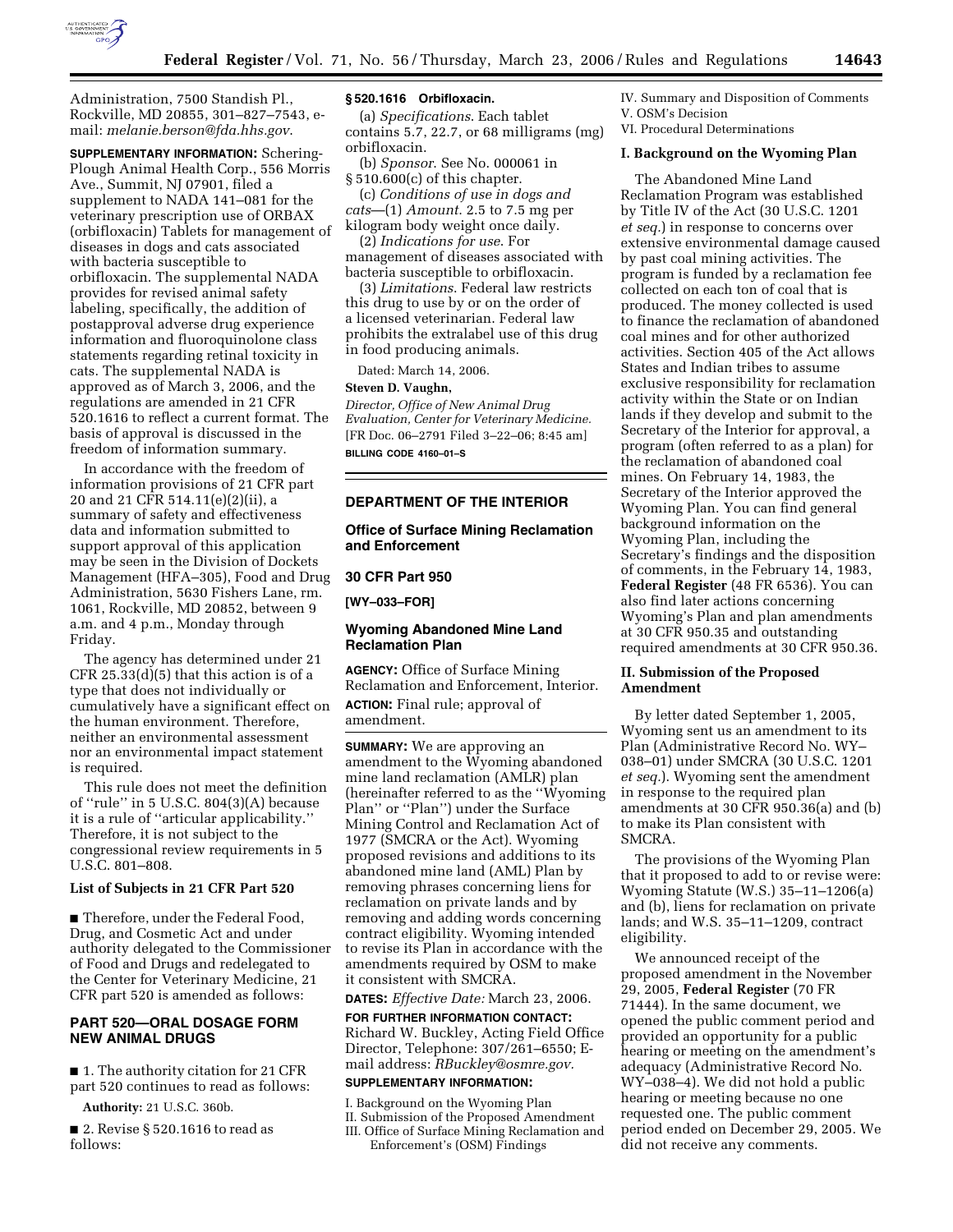# **III. Office of Surface Mining Reclamation and Enforcement's (OSM) Findings**

Following are the findings we made concerning the amendment under SMCRA and the Federal regulations at 30 CFR 884.14 and 884.15. We are approving the amendment.

## *A. Revisions to Wyoming's Statute That Have the Same Meaning as the Corresponding Provisions of SMCRA*

Wyoming proposed revisions to the following sections of its Plan to make it the same as, or similar to, the corresponding sections of SMCRA. These revisions are listed as a required amendment at 30 CFR 950.36(a):

1. W.S. 35–11–1206(a), remove language, ''not to exceed the cost of reclamation work or'' and ''whichever is less'' [sections 408(a) and (b) of SMCRA and the Federal regulations at 30 CFR part 882].

2. W.S. 35–11–1206(b), remove the language, ''of but not exceeding the cost of reclamation'' [see sections 408(a) and (b) of SMCRA and the Federal regulations at 30 CFR part 882].

Because these revisions in this Wyoming Statute make it substantively identical to SMCRA, no analysis is necessary. These revisions satisfy the required amendment at 30 CFR 950.36(a).

## *B. Revisions to Wyoming's Statute With No Corresponding Federal Regulations or Statute*

1. W.S. 35–11–1209(a), remove the reference to ''professional'' and ''construction'' when referring to contractors.

2. W.S. 35–11–1209(a)(vii), added to read, ''Unresolved notice of violation.''

The Federal regulations at 30 CFR 874.16 and 875.20 indicate that bidder eligibility must be confirmed by OSM's Applicant Violator System (AVS) for each contract to be awarded. The existing version of W.S. 35–11–1209 did not include provisions for Wyoming to verify through AVS a contractor's eligibility; therefore we asked that Wyoming revise W.S. 35–11–1209 to indicate that any construction contractor or professional services contractor be confirmed through AVS as eligible to receive an AMLR contract prior to receiving the award. Wyoming is proposing here to not only add a reference to AVS' ''unresolved notices of violation,'' but also to remove ''professional'' and ''construction'' when referring to contractors so that W.S. 35–11–1209 refers to all contractors.

These revisions therefore satisfy the required amendment at 30 CFR 950.36(b)(1) and (2).

## **IV. Summary and Disposition of Comments**

#### *Public Comments*

We asked for public comments on the amendment (Administrative Record No. WY–038–03), but did not receive any.

### *Federal Agency Comments*

Under 30 CFR 884.14(a)(2) and 884.15(a), we requested comments on the amendment from various Federal agencies with an actual or potential interest in the Wyoming Plan (Administrative Record No. WY–038– 03). We received no comments from any Federal agency.

## **V. OSM's Decision**

Based on the above findings, we approve Wyoming's September 1, 2005, proposed amendment to the following statutory provisions as discussed herein: W.S. 35–11–1206(a), and W.S. 35–11–1206(b), and W.S. 35–11–1209(a), and W.S. 35–11–1209(a)(vii).

#### **VI. Procedural Determinations**

*Executive Order 12630—Takings* 

This rule does not have takings implications. This determination is based on the analysis performed for the counterpart Federal regulation. The revisions made at the initiative of the State that do not have Federal counterparts have also been reviewed and a determination made that they do not have takings implications. This determination is based on the fact that the provisions are administrative and procedural in nature and are not expected to have a substantive effect on the regulated industry.

# *Executive Order 12866—Regulatory Planning and Review*

This rule is exempted from review by the Office of Management and Budget (OMB) under Executive Order 12866 (Regulatory Planning and Review).

## *Executive Order 12988—Civil Justice Reform*

The Department of the Interior has conducted the reviews required by section 3 of Executive Order 12988 and has determined that, to the extent allowable by law, this rule meets the applicable standards of subsections (a) and (b) of that section. However, these standards are not applicable to the actual language of State AMLR plans and revisions thereof because each plan is drafted and promulgated by a specific State, not by OSM. Decisions on proposed State AMLR plans and revisions thereof submitted by a State are based on a determination of whether the submittal meets the requirements of Title IV of SMCRA (30 U.S.C. 1231– 1243) and the applicable Federal regulations at 30 CFR part 884.

# *Executive Order 13132—Federalism*

This rule does not have Federalism implications. SMCRA delineates the roles of the Federal and State governments with regard to the regulation of surface coal mining and reclamation operations. One of the purposes of SMCRA is to ''establish a nationwide program to protect society and the environment from the adverse effects of surface coal mining operations.'' Section 503(a)(1) of SMCRA requires that State laws regulating surface coal mining and reclamation operations be ''in accordance with'' the requirements of SMCRA, and section 503(a)(7) requires that State programs contain rules and regulations ''consistent with'' regulations issued by the Secretary pursuant to SMCRA.

### *Executive Order 13175—Consultation and Coordination With Indian Tribal Governments*

In accordance with Executive Order 13175, we have evaluated the potential effects of this rule on Federallyrecognized Indian Tribes and have determined that the rule does not have substantial direct effects on one or more Indian Tribes, on the relationship between the Federal Government and Indian Tribes, or on the distribution of power and responsibilities between the Federal Government and Indian Tribes. The rule does not involve or affect Indian Tribes in any way.

## *Executive Order 13211—Regulations That Significantly Affect the Supply, Distribution, or Use of Energy*

On May 18, 2001, the President issued Executive Order 13211 which requires agencies to prepare a Statement of Energy Effects for a rule that is (1) considered significant under Executive Order 12866, and (2) likely to have a significant adverse effect on the supply, distribution, or use of energy. Because this rule is exempt from review under Executive Order 12866 and is not expected to have a significant adverse effect on the supply, distribution, or use of energy, a Statement of Energy Effects is not required.

#### *National Environmental Policy Act*

No environmental impact statement is required for this rule since agency decisions on proposed State AMLR plans and revisions thereof are categorically excluded from compliance with the National Environmental Policy